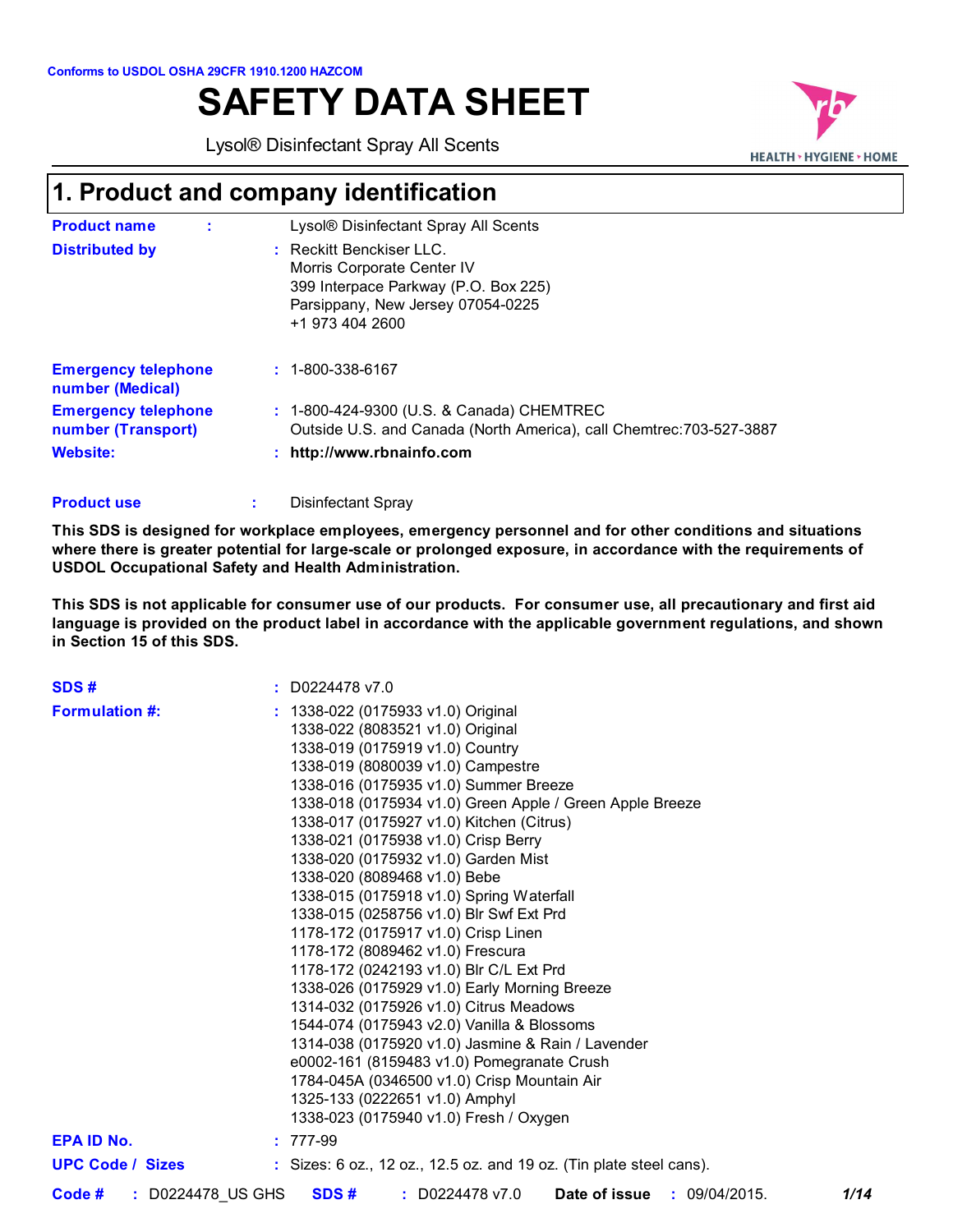### **1. Product and company identification**

| 2. Hazards identification                            |                                                                                                                                                                                                                                                                                                   |  |
|------------------------------------------------------|---------------------------------------------------------------------------------------------------------------------------------------------------------------------------------------------------------------------------------------------------------------------------------------------------|--|
| <b>Classification of the</b><br>substance or mixture | : FLAMMABLE AEROSOLS - Category 2                                                                                                                                                                                                                                                                 |  |
| <b>GHS label elements</b>                            |                                                                                                                                                                                                                                                                                                   |  |
| <b>Hazard pictograms</b>                             |                                                                                                                                                                                                                                                                                                   |  |
| <b>Signal word</b>                                   | : Warning                                                                                                                                                                                                                                                                                         |  |
| <b>Hazard statements</b>                             | : Flammable aerosol.<br>Pressurized container: may burst if heated.                                                                                                                                                                                                                               |  |
| <b>Precautionary statements</b>                      |                                                                                                                                                                                                                                                                                                   |  |
| <b>General</b>                                       | : Keep out of reach of children. If medical advice is needed, have product container or<br>label at hand.                                                                                                                                                                                         |  |
| <b>Prevention</b>                                    | : Wear eye or face protection. Keep away from heat, sparks, open flames and hot<br>surfaces. - No smoking. Pressurized container: may burst if heated. Do not pierce or<br>burn, even after use. Do not spray on an open flame or other ignition source. Wash<br>hands thoroughly after handling. |  |
| <b>Response</b>                                      | : Not applicable.                                                                                                                                                                                                                                                                                 |  |
| <b>Storage</b>                                       | : Protect from sunlight. Do not expose to temperatures exceeding 50 $^{\circ}$ C/122 $^{\circ}$ F.                                                                                                                                                                                                |  |
| <b>Disposal</b>                                      | Not applicable.                                                                                                                                                                                                                                                                                   |  |
| <b>Supplemental label</b><br>elements                | : None known.                                                                                                                                                                                                                                                                                     |  |
| <b>Hazards not otherwise</b><br>classified           | : None known.                                                                                                                                                                                                                                                                                     |  |

### **3. Composition/information on ingredients**

| <b>Substance/mixture</b><br>Mixture |               |                   |
|-------------------------------------|---------------|-------------------|
| Ingredient name                     | $\frac{9}{6}$ | <b>CAS number</b> |
| Ethyl alcohol                       | $30 - 60$     | 64-17-5           |
| <b>butane</b>                       | $1 - 5$       | 106-97-8          |
| propane                             | < 2.5         | 74-98-6           |

Any concentration shown as a range is to protect confidentiality or is due to batch variation.

**There are no additional ingredients present which, within the current knowledge of the supplier and in the concentrations applicable, are classified as hazardous to health or the environment and hence require reporting in this section.**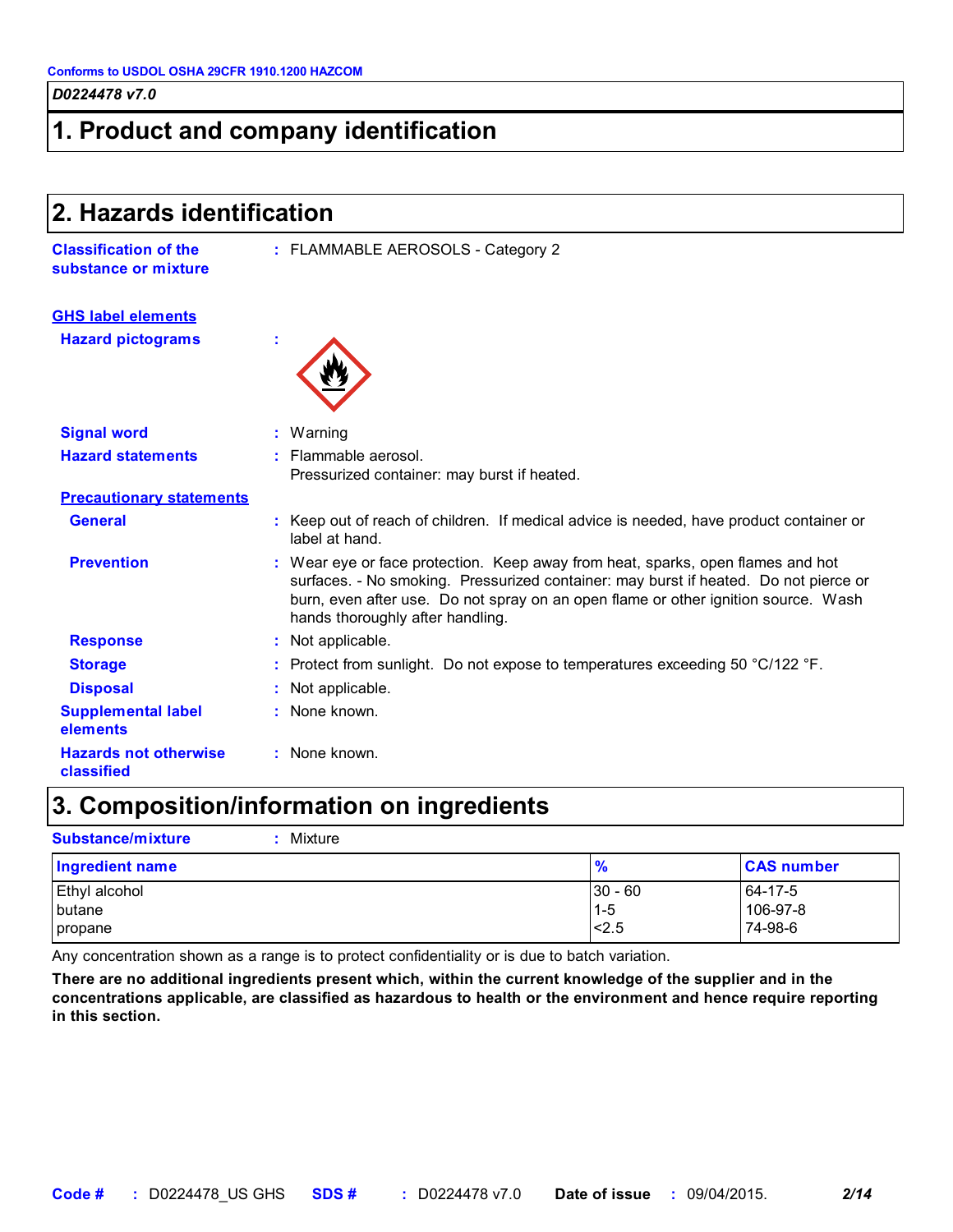### **4. First aid measures**

#### **Description of necessary first aid measures**

| Eye contact         | Immediately flush eyes with plenty of water, occasionally lifting the upper and lower<br>eyelids. Check for and remove any contact lenses. Continue to rinse for at least 10<br>minutes. Get medical attention if irritation occurs.                                                                                                                                                                                                                                                                                                                                                                                                                                                                                                                                                                                      |
|---------------------|---------------------------------------------------------------------------------------------------------------------------------------------------------------------------------------------------------------------------------------------------------------------------------------------------------------------------------------------------------------------------------------------------------------------------------------------------------------------------------------------------------------------------------------------------------------------------------------------------------------------------------------------------------------------------------------------------------------------------------------------------------------------------------------------------------------------------|
| <b>Inhalation</b>   | : Remove victim to fresh air and keep at rest in a position comfortable for breathing. If not<br>breathing, if breathing is irregular or if respiratory arrest occurs, provide artificial<br>respiration or oxygen by trained personnel. It may be dangerous to the person providing<br>aid to give mouth-to-mouth resuscitation. Get medical attention if adverse health effects<br>persist or are severe. If unconscious, place in recovery position and get medical<br>attention immediately. Maintain an open airway. Loosen tight clothing such as a collar,<br>tie, belt or waistband.                                                                                                                                                                                                                              |
| <b>Skin contact</b> | Flush contaminated skin with plenty of water. Remove contaminated clothing and shoes.<br>Get medical attention if symptoms occur. Wash clothing before reuse. Clean shoes<br>thoroughly before reuse.                                                                                                                                                                                                                                                                                                                                                                                                                                                                                                                                                                                                                     |
| <b>Ingestion</b>    | : Wash out mouth with water. Remove dentures if any. Remove victim to fresh air and<br>keep at rest in a position comfortable for breathing. If material has been swallowed and<br>the exposed person is conscious, give small quantities of water to drink. Stop if the<br>exposed person feels sick as vomiting may be dangerous. Do not induce vomiting<br>unless directed to do so by medical personnel. If vomiting occurs, the head should be<br>kept low so that vomit does not enter the lungs. Get medical attention if adverse health<br>effects persist or are severe. Never give anything by mouth to an unconscious person.<br>If unconscious, place in recovery position and get medical attention immediately.<br>Maintain an open airway. Loosen tight clothing such as a collar, tie, belt or waistband. |

#### **Most important symptoms/effects, acute and delayed**

| <b>Potential acute health effects</b> |                                                                                                                                |
|---------------------------------------|--------------------------------------------------------------------------------------------------------------------------------|
| <b>Eye contact</b>                    | : May cause eye irritation upon direct contact with eyes.                                                                      |
| <b>Inhalation</b>                     | : No known significant effects or critical hazards.                                                                            |
| <b>Skin contact</b>                   | : No known significant effects or critical hazards.                                                                            |
| <b>Ingestion</b>                      | : No known significant effects or critical hazards.                                                                            |
| Over-exposure signs/symptoms          |                                                                                                                                |
| <b>Eye contact</b>                    | : Adverse symptoms may include the following:<br><i>irritation</i><br>redness                                                  |
| <b>Inhalation</b>                     | : Adverse symptoms may include the following:<br>respiratory tract irritation<br>coughing                                      |
| <b>Skin contact</b>                   | : No specific data.                                                                                                            |
| <b>Ingestion</b>                      | : No specific data.                                                                                                            |
|                                       | <u>Indication of immediate medical attention and special treatment needed, if necessary</u>                                    |
| <b>Notes to physician</b>             | : Treat symptomatically. Contact poison treatment specialist immediately if large<br>quantities have been ingested or inhaled. |
| <b>Specific treatments</b>            | : No specific treatment.                                                                                                       |
| <b>Protection of first-aiders</b>     | . No action shall be taken involving any personal risk or without suitable training. It may                                    |

**Protection of first-aiders :** No action shall be taken involving any personal risk or without suitable training. It may be dangerous to the person providing aid to give mouth-to-mouth resuscitation.

#### **See toxicological information (Section 11)**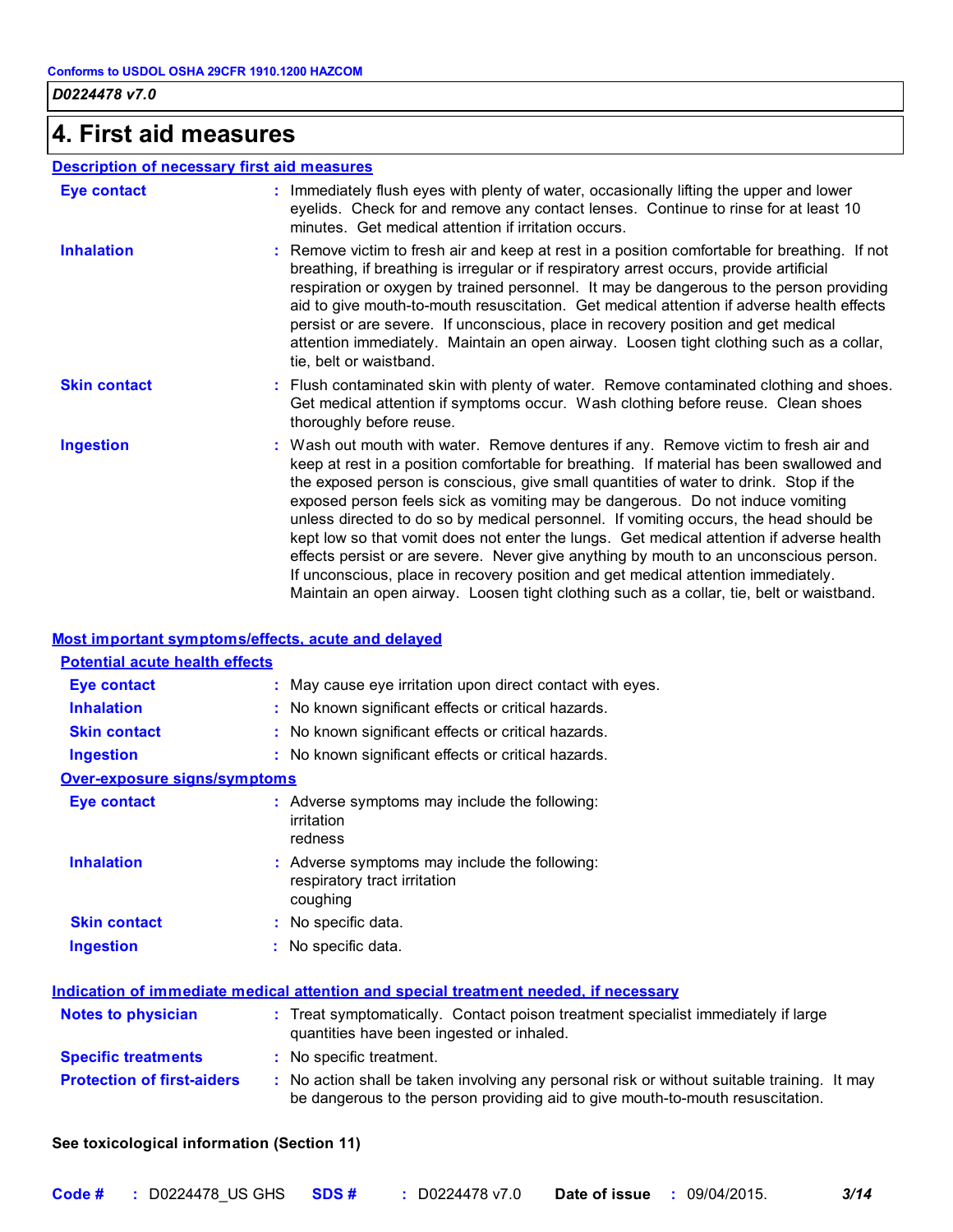### **5. Fire-fighting measures**

| <b>Extinguishing media</b>                               |                                                                                                                                                                                                                                                                                                                                                                                                                                             |
|----------------------------------------------------------|---------------------------------------------------------------------------------------------------------------------------------------------------------------------------------------------------------------------------------------------------------------------------------------------------------------------------------------------------------------------------------------------------------------------------------------------|
| <b>Suitable extinguishing</b><br>media                   | : Use an extinguishing agent suitable for the surrounding fire.                                                                                                                                                                                                                                                                                                                                                                             |
| <b>Unsuitable extinguishing</b><br>media                 | : None known.                                                                                                                                                                                                                                                                                                                                                                                                                               |
| <b>Specific hazards arising</b><br>from the chemical     | : Flammable aerosol. In a fire or if heated, a pressure increase will occur and the<br>container may burst, with the risk of a subsequent explosion. Gas may accumulate in<br>low or confined areas or travel a considerable distance to a source of ignition and flash<br>back, causing fire or explosion. Bursting aerosol containers may be propelled from a fire<br>at high speed. Runoff to sewer may create fire or explosion hazard. |
| <b>Hazardous thermal</b><br>decomposition products       | : Decomposition products may include the following materials:<br>carbon dioxide<br>carbon monoxide                                                                                                                                                                                                                                                                                                                                          |
| <b>Special protective actions</b><br>for fire-fighters   | : Promptly isolate the scene by removing all persons from the vicinity of the incident if<br>there is a fire. No action shall be taken involving any personal risk or without suitable<br>training. Move containers from fire area if this can be done without risk. Use water spray<br>to keep fire-exposed containers cool.                                                                                                               |
| <b>Special protective</b><br>equipment for fire-fighters | : Fire-fighters should wear appropriate protective equipment and self-contained breathing<br>apparatus (SCBA) with a full face-piece operated in positive pressure mode.                                                                                                                                                                                                                                                                    |

### **6. Accidental release measures**

#### **Personal precautions, protective equipment and emergency procedures**

| For non-emergency<br>personnel                        | : No action shall be taken involving any personal risk or without suitable training.<br>Evacuate surrounding areas. Keep unnecessary and unprotected personnel from<br>entering. In the case of aerosols being ruptured, care should be taken due to the rapid<br>escape of the pressurized contents and propellant. If a large number of containers are<br>ruptured, treat as a bulk material spillage according to the instructions in the clean-up<br>section. Do not touch or walk through spilled material. Shut off all ignition sources. No<br>flares, smoking or flames in hazard area. Avoid breathing vapor or mist. Provide<br>adequate ventilation. Wear appropriate respirator when ventilation is inadequate. Put on<br>appropriate personal protective equipment. |
|-------------------------------------------------------|----------------------------------------------------------------------------------------------------------------------------------------------------------------------------------------------------------------------------------------------------------------------------------------------------------------------------------------------------------------------------------------------------------------------------------------------------------------------------------------------------------------------------------------------------------------------------------------------------------------------------------------------------------------------------------------------------------------------------------------------------------------------------------|
| For emergency responders :                            | If specialised clothing is required to deal with the spillage, take note of any information in<br>Section 8 on suitable and unsuitable materials. See also the information in "For non-<br>emergency personnel".                                                                                                                                                                                                                                                                                                                                                                                                                                                                                                                                                                 |
| <b>Environmental precautions</b>                      | : Avoid dispersal of spilled material and runoff and contact with soil, waterways, drains and<br>sewers. Inform the relevant authorities if the product has caused environmental pollution<br>(sewers, waterways, soil or air).                                                                                                                                                                                                                                                                                                                                                                                                                                                                                                                                                  |
| Methods and materials for containment and cleaning up |                                                                                                                                                                                                                                                                                                                                                                                                                                                                                                                                                                                                                                                                                                                                                                                  |

: Stop leak if without risk. Move containers from spill area. Use spark-proof tools and explosion-proof equipment. Dilute with water and mop up if water-soluble. Alternatively, or if water-insoluble, absorb with an inert dry material and place in an appropriate waste disposal container. Dispose of via a licensed waste disposal contractor. **Small spill :**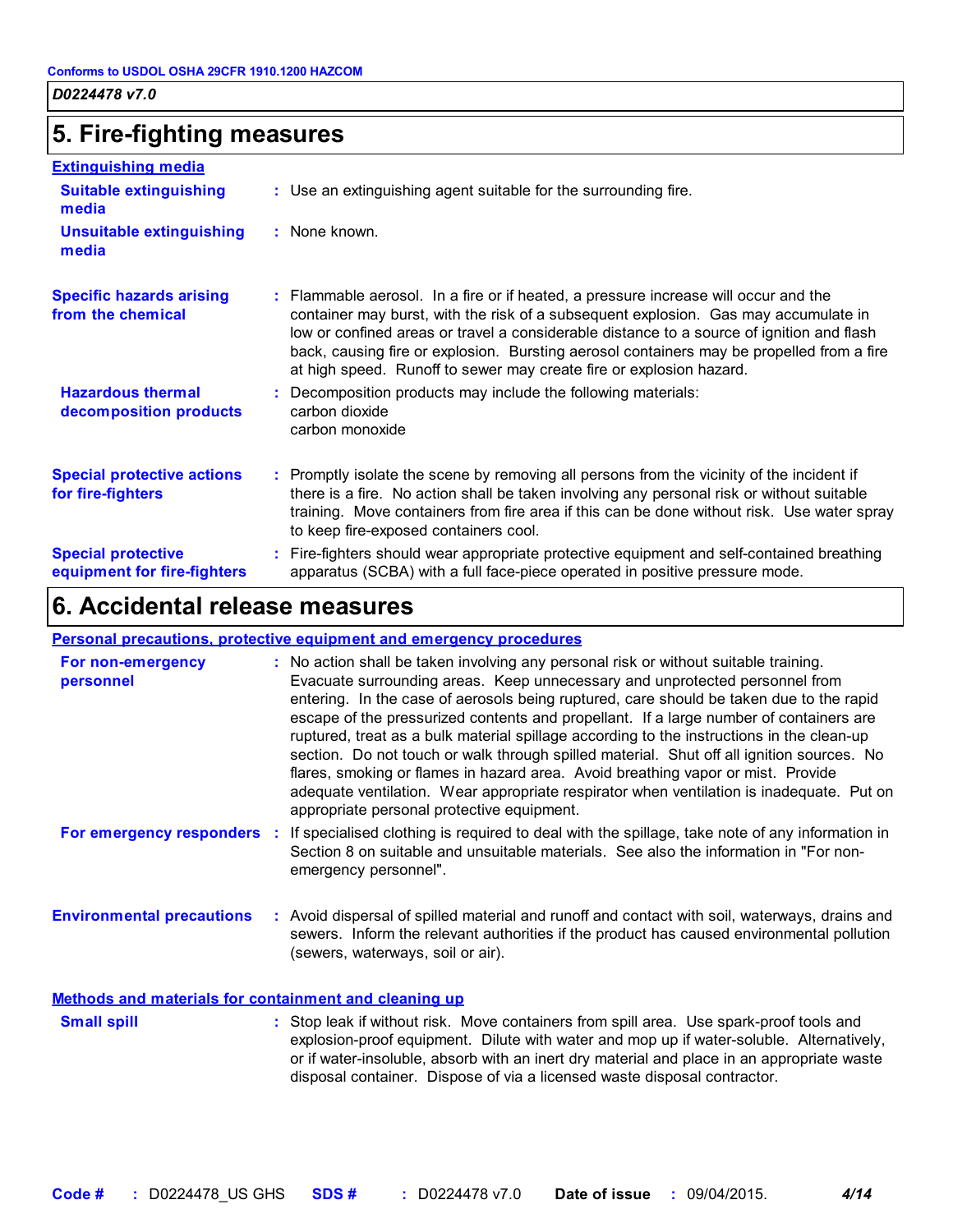### **6. Accidental release measures**

**Large spill :**

Stop leak if without risk. Move containers from spill area. Use spark-proof tools and explosion-proof equipment. Approach release from upwind. Prevent entry into sewers, water courses, basements or confined areas. Wash spillages into an effluent treatment plant or proceed as follows. Contain and collect spillage with non-combustible, absorbent material e.g. sand, earth, vermiculite or diatomaceous earth and place in container for disposal according to local regulations (see Section 13). Dispose of via a licensed waste disposal contractor. Contaminated absorbent material may pose the same hazard as the spilled product. Note: see Section 1 for emergency contact information and Section 13 for waste disposal.

### **7. Handling and storage**

#### **Precautions for safe handling**

| <b>Protective measures</b>                                                       | : Put on appropriate personal protective equipment (see Section 8). Pressurized container:<br>protect from sunlight and do not expose to temperatures exceeding 50°C. Do not pierce<br>or burn, even after use. Do not ingest. Avoid contact with eyes, skin and clothing.<br>Avoid breathing gas. Avoid breathing vapor or mist. Use only with adequate ventilation.<br>Wear appropriate respirator when ventilation is inadequate. Store and use away from<br>heat, sparks, open flame or any other ignition source. Use explosion-proof electrical<br>(ventilating, lighting and material handling) equipment. Use only non-sparking tools.<br>Empty containers retain product residue and can be hazardous. |
|----------------------------------------------------------------------------------|-----------------------------------------------------------------------------------------------------------------------------------------------------------------------------------------------------------------------------------------------------------------------------------------------------------------------------------------------------------------------------------------------------------------------------------------------------------------------------------------------------------------------------------------------------------------------------------------------------------------------------------------------------------------------------------------------------------------|
| <b>Conditions for safe storage,</b><br>including any<br><i>incompatibilities</i> | Do not store above the following temperature: $50^{\circ}$ C (122 $^{\circ}$ F). Store in accordance with<br>local regulations. Store away from direct sunlight in a dry, cool and well-ventilated area,<br>away from incompatible materials (see Section 10) and food and drink. Eliminate all<br>ignition sources. Use appropriate containment to avoid environmental contamination.                                                                                                                                                                                                                                                                                                                          |

### **8. Exposure controls/personal protection**

#### **Control**

**Occupational exposure limits**

| <b>Ingredient name</b> |                      | <b>Exposure limits</b>                                                  |
|------------------------|----------------------|-------------------------------------------------------------------------|
| Ethyl alcohol          |                      | <b>ACGIH TLV (United States, 6/2013).</b><br>STEL: 1000 ppm 15 minutes. |
|                        |                      | OSHA PEL 1989 (United States, 3/1989).                                  |
|                        |                      | TWA: 1000 ppm 8 hours.                                                  |
|                        |                      | TWA: 1900 mg/m <sup>3</sup> 8 hours.                                    |
|                        |                      | NIOSH REL (United States, 10/2013).                                     |
|                        |                      | TWA: 1000 ppm 10 hours.                                                 |
|                        |                      | TWA: 1900 mg/m <sup>3</sup> 10 hours.                                   |
|                        |                      | OSHA PEL (United States, 2/2013).                                       |
|                        |                      | TWA: 1000 ppm 8 hours.                                                  |
|                        |                      | TWA: 1900 mg/m <sup>3</sup> 8 hours.                                    |
| butane                 |                      | OSHA PEL 1989 (United States, 3/1989).                                  |
|                        |                      | TWA: 800 ppm 8 hours.                                                   |
|                        |                      | TWA: 1900 mg/m <sup>3</sup> 8 hours.                                    |
|                        |                      | NIOSH REL (United States, 10/2013).                                     |
|                        |                      | TWA: 800 ppm 10 hours.                                                  |
|                        |                      | TWA: 1900 mg/m <sup>3</sup> 10 hours.                                   |
|                        |                      | ACGIH TLV (United States, 6/2013).                                      |
|                        |                      | STEL: 1000 ppm 15 minutes.                                              |
| propane                |                      | OSHA PEL 1989 (United States, 3/1989).                                  |
| Code #                 | $\div$ D0224478 v7.0 | <b>Date of issue : 09/04/2015.</b><br>5/14                              |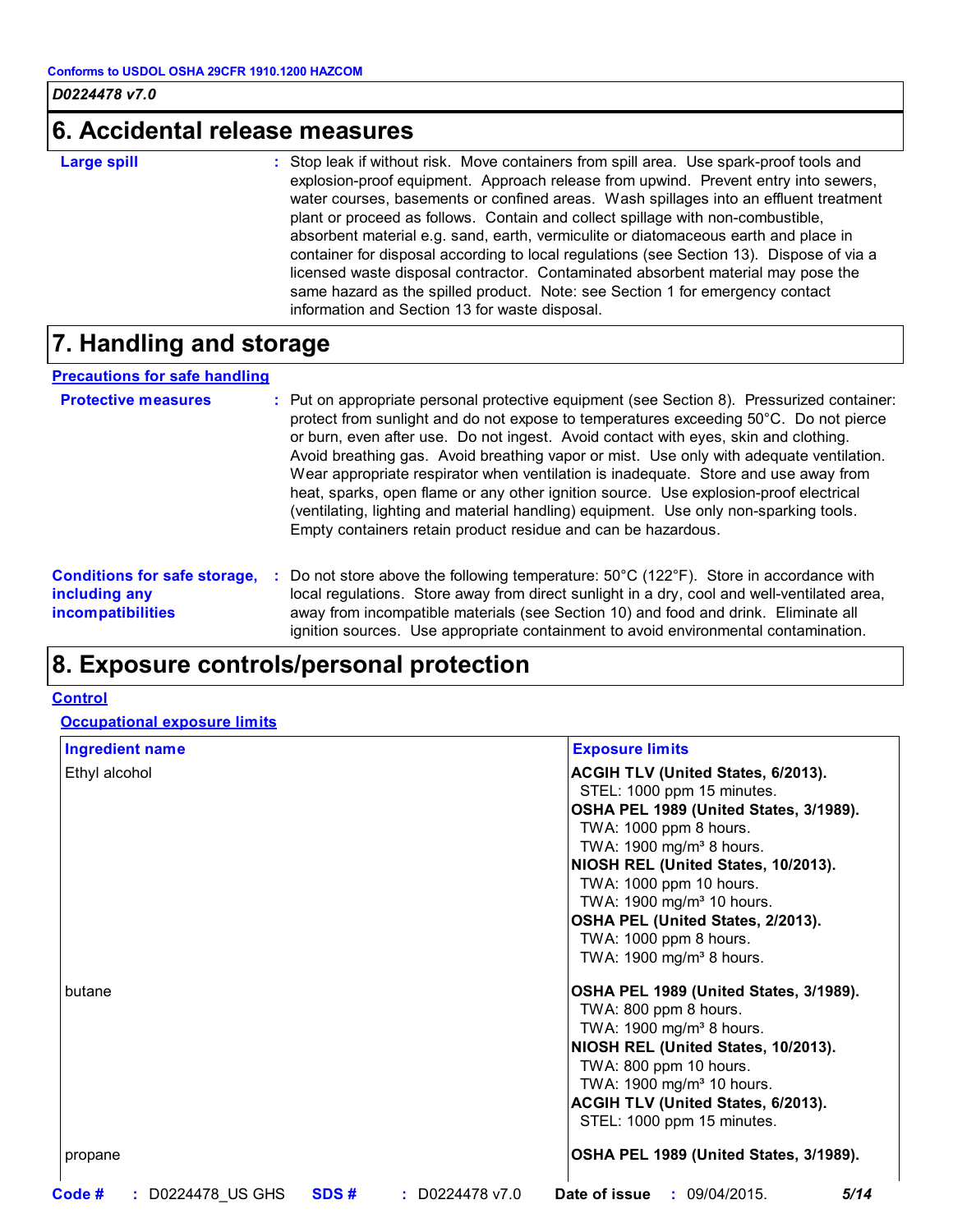# **8. Exposure controls/personal protection**

|                                                   | TWA: 1000 ppm 8 hours.<br>TWA: 1800 mg/m <sup>3</sup> 8 hours.<br>NIOSH REL (United States, 10/2013).<br>TWA: 1000 ppm 10 hours.<br>TWA: 1800 mg/m <sup>3</sup> 10 hours.<br>OSHA PEL (United States, 2/2013).<br>TWA: 1000 ppm 8 hours.<br>TWA: 1800 mg/m <sup>3</sup> 8 hours.                                                                                                                                                                                                                                                                                                                                     |
|---------------------------------------------------|----------------------------------------------------------------------------------------------------------------------------------------------------------------------------------------------------------------------------------------------------------------------------------------------------------------------------------------------------------------------------------------------------------------------------------------------------------------------------------------------------------------------------------------------------------------------------------------------------------------------|
| <b>Appropriate engineering</b><br><b>controls</b> | : Use only with adequate ventilation. If user operations generate dust, fumes, gas, vapor<br>or mist, use process enclosures, local exhaust ventilation or other engineering controls to<br>keep worker exposure to airborne contaminants below any recommended or statutory<br>limits. The engineering controls also need to keep gas, vapor or dust concentrations<br>below any lower explosive limits. Use explosion-proof ventilation equipment.                                                                                                                                                                 |
| <b>Environmental exposure</b><br>controls         | : Emissions from ventilation or work process equipment should be checked to ensure they<br>comply with the requirements of environmental protection legislation. In some cases,<br>fume scrubbers, filters or engineering modifications to the process equipment will be<br>necessary to reduce emissions to acceptable levels.                                                                                                                                                                                                                                                                                      |
| <b>Individual protection measures</b>             |                                                                                                                                                                                                                                                                                                                                                                                                                                                                                                                                                                                                                      |
| <b>Hygiene measures</b>                           | : Wash hands, forearms and face thoroughly after handling chemical products, before<br>eating, smoking and using the lavatory and at the end of the working period. Appropriate<br>techniques should be used to remove potentially contaminated clothing. Wash<br>contaminated clothing before reusing. Ensure that eyewash stations and safety showers<br>are close to the workstation location.                                                                                                                                                                                                                    |
| <b>Eye/face protection</b>                        | : Safety eyewear complying with an approved standard should be used when a risk<br>assessment indicates this is necessary to avoid exposure to liquid splashes, mists,<br>gases or dusts. If contact is possible, the following protection should be worn, unless<br>the assessment indicates a higher degree of protection: safety glasses with side-shields.                                                                                                                                                                                                                                                       |
| <b>Skin protection</b>                            |                                                                                                                                                                                                                                                                                                                                                                                                                                                                                                                                                                                                                      |
| <b>Hand protection</b>                            | Chemical-resistant, impervious gloves complying with an approved standard should be<br>worn at all times when handling chemical products if a risk assessment indicates this is<br>necessary. Considering the parameters specified by the glove manufacturer, check<br>during use that the gloves are still retaining their protective properties. It should be<br>noted that the time to breakthrough for any glove material may be different for different<br>glove manufacturers. In the case of mixtures, consisting of several substances, the<br>protection time of the gloves cannot be accurately estimated. |
| <b>Body protection</b>                            | : Personal protective equipment for the body should be selected based on the task being<br>performed and the risks involved and should be approved by a specialist before handling<br>this product. When there is a risk of ignition from static electricity, wear anti-static<br>protective clothing. For the greatest protection from static discharges, clothing should<br>include anti-static overalls, boots and gloves.                                                                                                                                                                                        |
| <b>Other skin protection</b>                      | : Appropriate footwear and any additional skin protection measures should be selected<br>based on the task being performed and the risks involved and should be approved by a<br>specialist before handling this product.                                                                                                                                                                                                                                                                                                                                                                                            |
| <b>Respiratory protection</b>                     | : Use a properly fitted, air-purifying or air-fed respirator complying with an approved<br>standard if a risk assessment indicates this is necessary. Respirator selection must be<br>based on known or anticipated exposure levels, the hazards of the product and the safe<br>working limits of the selected respirator.                                                                                                                                                                                                                                                                                           |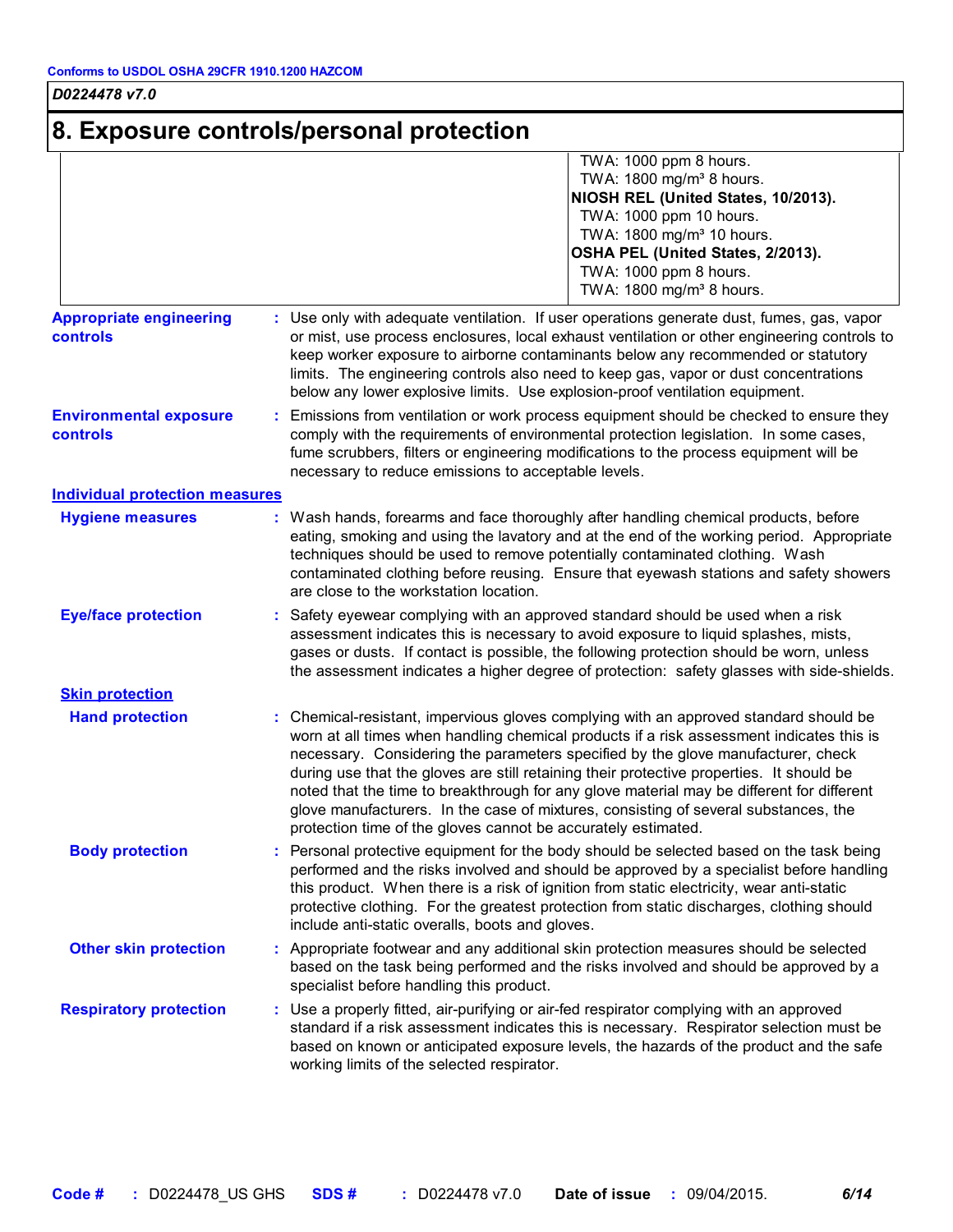# **9. Physical and chemical properties**

#### **Appearance**

| <b>Physical state</b>                             | : Liquid. [Aerosol.]                                                 |
|---------------------------------------------------|----------------------------------------------------------------------|
| <b>Color</b>                                      | : Clear.                                                             |
| Odor                                              | Characteristic.                                                      |
| <b>Odor threshold</b>                             | Not available.                                                       |
| pH                                                | 10.5 to 11.8 [Conc. (% w/w): 100%]                                   |
| <b>Melting point</b>                              | Not available.                                                       |
| <b>Boiling point</b>                              | : Not available.                                                     |
| <b>Flash point</b>                                | Closed cup: 25.6°C (78.1°F)                                          |
| <b>Evaporation rate</b>                           | : Not available.                                                     |
| <b>Flammability (solid, gas)</b>                  | : Not available.                                                     |
| Lower and upper explosive<br>(flammable) limits   | : Not available.                                                     |
| <b>Vapor pressure</b>                             | : Not available.                                                     |
| <b>Vapor density</b>                              | Not available.                                                       |
| <b>Relative density</b>                           | 0.8667 to 0.8967 g/cm <sup>3</sup> [20 to 25°C]                      |
| <b>Solubility</b>                                 | Easily soluble in the following materials: cold water and hot water. |
| <b>Partition coefficient: n-</b><br>octanol/water | : Not available.                                                     |
| <b>Auto-ignition temperature</b>                  | : Not available.                                                     |
| <b>Decomposition temperature</b>                  | : Not available.                                                     |
| <b>Viscosity</b>                                  | : Not available.                                                     |
| <b>Aerosol product</b>                            |                                                                      |
| <b>Type of aerosol</b>                            | $:$ Spray                                                            |
| <b>Heat of combustion</b>                         | : $21.41$ kJ/g                                                       |
| <b>Ignition distance</b>                          | : $<$ 45.72 cm                                                       |

# **10. Stability and reactivity**

| <b>Reactivity</b>                            | : No specific test data related to reactivity available for this product or its ingredients.              |
|----------------------------------------------|-----------------------------------------------------------------------------------------------------------|
| <b>Chemical stability</b>                    | : The product is stable.                                                                                  |
| <b>Possibility of hazardous</b><br>reactions | : Under normal conditions of storage and use, hazardous reactions will not occur.                         |
| <b>Conditions to avoid</b>                   | : Avoid all possible sources of ignition (spark or flame).                                                |
| <b>Incompatible materials</b>                | : No specific data.                                                                                       |
| <b>Hazardous decomposition</b><br>products   | : Under normal conditions of storage and use, hazardous decomposition products should<br>not be produced. |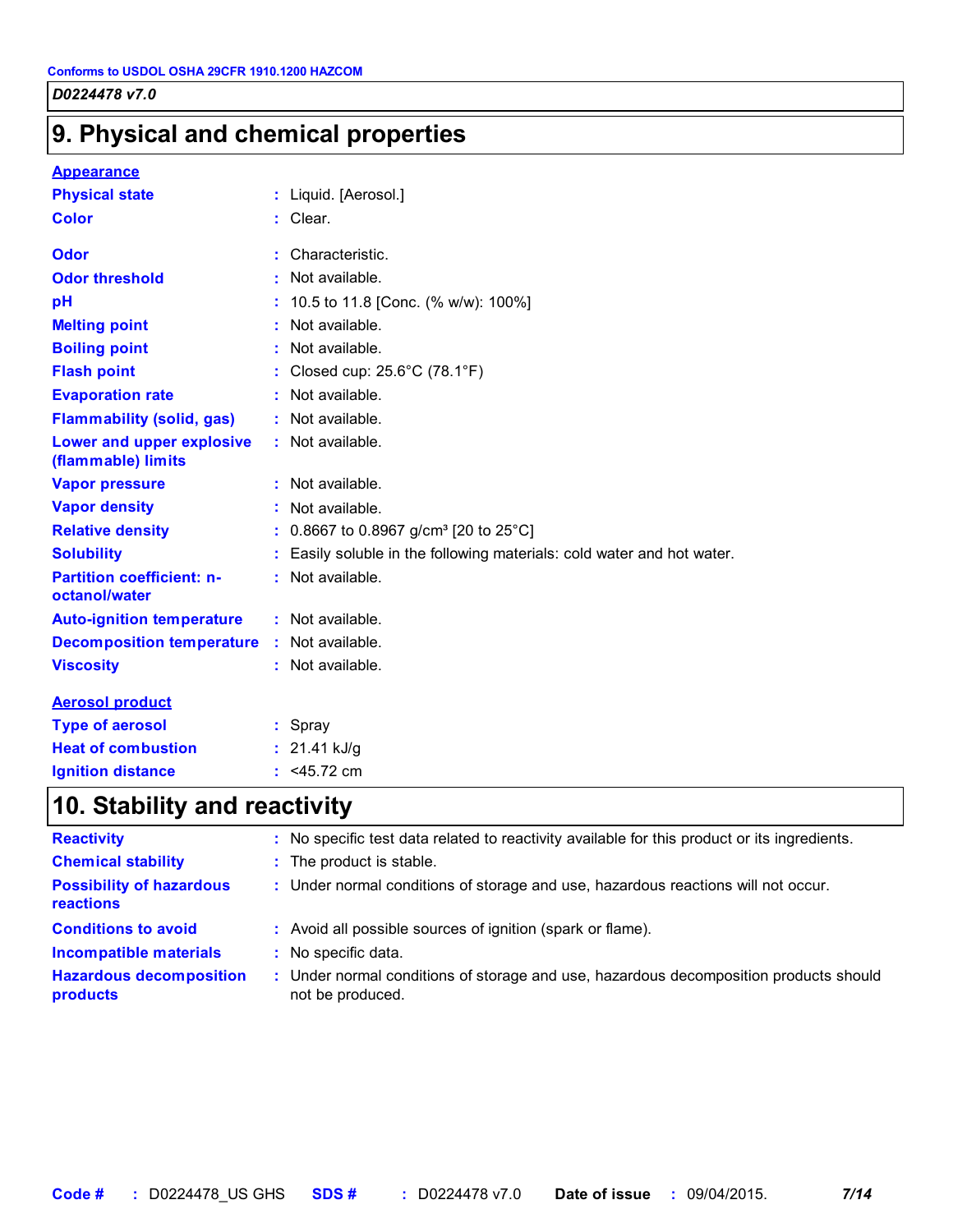# **11. Toxicological information**

#### **Information on toxicological effects**

#### **Acute toxicity**

| <b>Product/ingredient name</b>                            | <b>Result</b>                                                      | <b>Species</b>    | <b>Dose</b>                                          | <b>Exposure</b>                     |
|-----------------------------------------------------------|--------------------------------------------------------------------|-------------------|------------------------------------------------------|-------------------------------------|
| Ethyl alcohol<br>*Lysol® Disinfectant Spray<br>All Scents | LC50 Inhalation Vapor<br>LD50 Oral<br><b>LC50 Inhalation Vapor</b> | Rat<br>Rat<br>Rat | 124700 mg/m <sup>3</sup><br>$7$ g/kg<br>$>2.12$ mg/l | 14 hours<br>14 hours<br>Maximum     |
|                                                           |                                                                    |                   |                                                      | lattainable<br><b>concentration</b> |

**Conclusion/Summary :** Not classified Harmful. \* Information is based on toxicity test result of the concentrate of a similar product.

#### **Irritation/Corrosion**

| <b>Product/ingredient name</b>           | <b>Result</b>                                    | <b>Species</b> | <b>Score</b> | <b>Exposure</b>    | <b>Observation</b>       |
|------------------------------------------|--------------------------------------------------|----------------|--------------|--------------------|--------------------------|
| Ethyl alcohol                            | Eyes - Moderate irritant                         | Rabbit         |              | 0.066666667        |                          |
|                                          |                                                  |                |              | minutes 100        |                          |
|                                          |                                                  |                |              | milligrams         |                          |
|                                          | Eyes - Mild irritant                             | Rabbit         |              | 24 hours 500       | $\overline{\phantom{a}}$ |
|                                          |                                                  |                |              | milligrams         |                          |
|                                          | Eyes - Moderate irritant                         | Rabbit         |              | 100                |                          |
|                                          |                                                  |                |              | microliters        |                          |
|                                          | Eyes - Severe irritant                           | Rabbit         |              | 500 milligrams   - |                          |
|                                          | Skin - Mild irritant                             | Rabbit         |              | 400 milligrams   - |                          |
|                                          | Skin - Moderate irritant                         | Rabbit         |              | 24 hours 20        | $\overline{\phantom{a}}$ |
|                                          |                                                  |                |              | milligrams         |                          |
| *Lysol® Disinfectant Spray<br>All Scents | Eyes - Cornea opacity                            | Rabbit         | $\leq 1$     | 72 hours           | 4 days                   |
|                                          | Skin - Primary dermal<br>irritation index (PDII) | Rabbit         | 0.3          | 4 hours            | 72 hours                 |

#### **Conclusion/Summary**

**Skin Slightly irritating to the skin.** \*Information is based on toxicity test result of the concentrate of a similar product.

**Eyes :** Moderately irritating to eyes. \*Information is based on toxicity test result of the concentrate of a similar product.

#### **Sensitization**

Not available.

#### **Mutagenicity**

Not available.

#### **Carcinogenicity**

Not available.

#### **Classification**

| <b>Product/ingredient name</b> | <b>OSHA</b> | <b>IARC</b> | <b>NTP</b> |
|--------------------------------|-------------|-------------|------------|
| Ethyl alcohol                  |             |             |            |

#### **Reproductive toxicity**

Not available.

#### **Teratogenicity**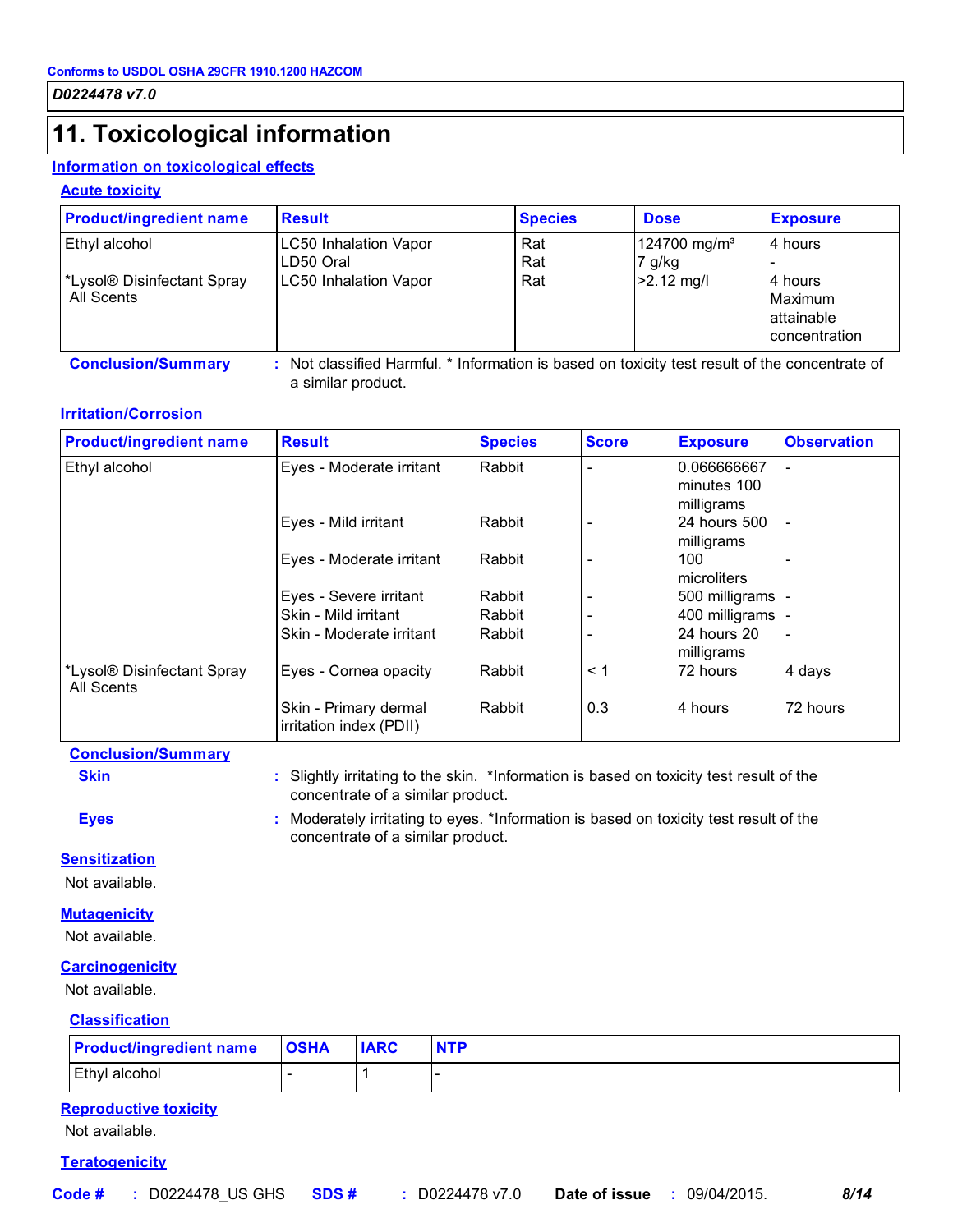| 11. Toxicological information                                               |                                                                                           |
|-----------------------------------------------------------------------------|-------------------------------------------------------------------------------------------|
| Not available.                                                              |                                                                                           |
| <b>Specific target organ toxicity (single exposure)</b><br>Not available.   |                                                                                           |
| <b>Specific target organ toxicity (repeated exposure)</b><br>Not available. |                                                                                           |
| <b>Aspiration hazard</b><br>Not available.                                  |                                                                                           |
| Information on the likely<br>routes of exposure                             | : Not available.                                                                          |
| <b>Potential acute health effects</b>                                       |                                                                                           |
| <b>Eye contact</b>                                                          | : May cause eye irritation upon direct contact with eyes.                                 |
| <b>Inhalation</b>                                                           | : No known significant effects or critical hazards.                                       |
| <b>Skin contact</b>                                                         | : No known significant effects or critical hazards.                                       |
| <b>Ingestion</b>                                                            | : No known significant effects or critical hazards.                                       |
|                                                                             | <b>Symptoms related to the physical, chemical and toxicological characteristics</b>       |
| <b>Eye contact</b>                                                          | : Adverse symptoms may include the following:<br>irritation<br>redness                    |
| <b>Inhalation</b>                                                           | : Adverse symptoms may include the following:<br>respiratory tract irritation<br>coughing |
| <b>Skin contact</b>                                                         | : No specific data.                                                                       |
| <b>Ingestion</b>                                                            | : No specific data.                                                                       |
|                                                                             | Delayed and immediate effects and also chronic effects from short and long term exposure  |
| <b>Short term exposure</b>                                                  |                                                                                           |
| <b>Potential immediate</b><br>effects                                       | : Not available.                                                                          |
| <b>Potential delayed effects</b>                                            | : Not available.                                                                          |
| <b>Long term exposure</b>                                                   |                                                                                           |
| <b>Potential immediate</b><br>effects                                       | $:$ Not available.                                                                        |
| <b>Potential delayed effects</b>                                            | $:$ Not available.                                                                        |
| <b>Potential chronic health effects</b><br>Not available.                   |                                                                                           |
| <b>General</b>                                                              | : No known significant effects or critical hazards.                                       |
| <b>Carcinogenicity</b>                                                      | : No known significant effects or critical hazards.                                       |

**Mutagenicity :** No known significant effects or critical hazards. **Teratogenicity :** No known significant effects or critical hazards. **Developmental effects :** No known significant effects or critical hazards. **Fertility effects :** No known significant effects or critical hazards.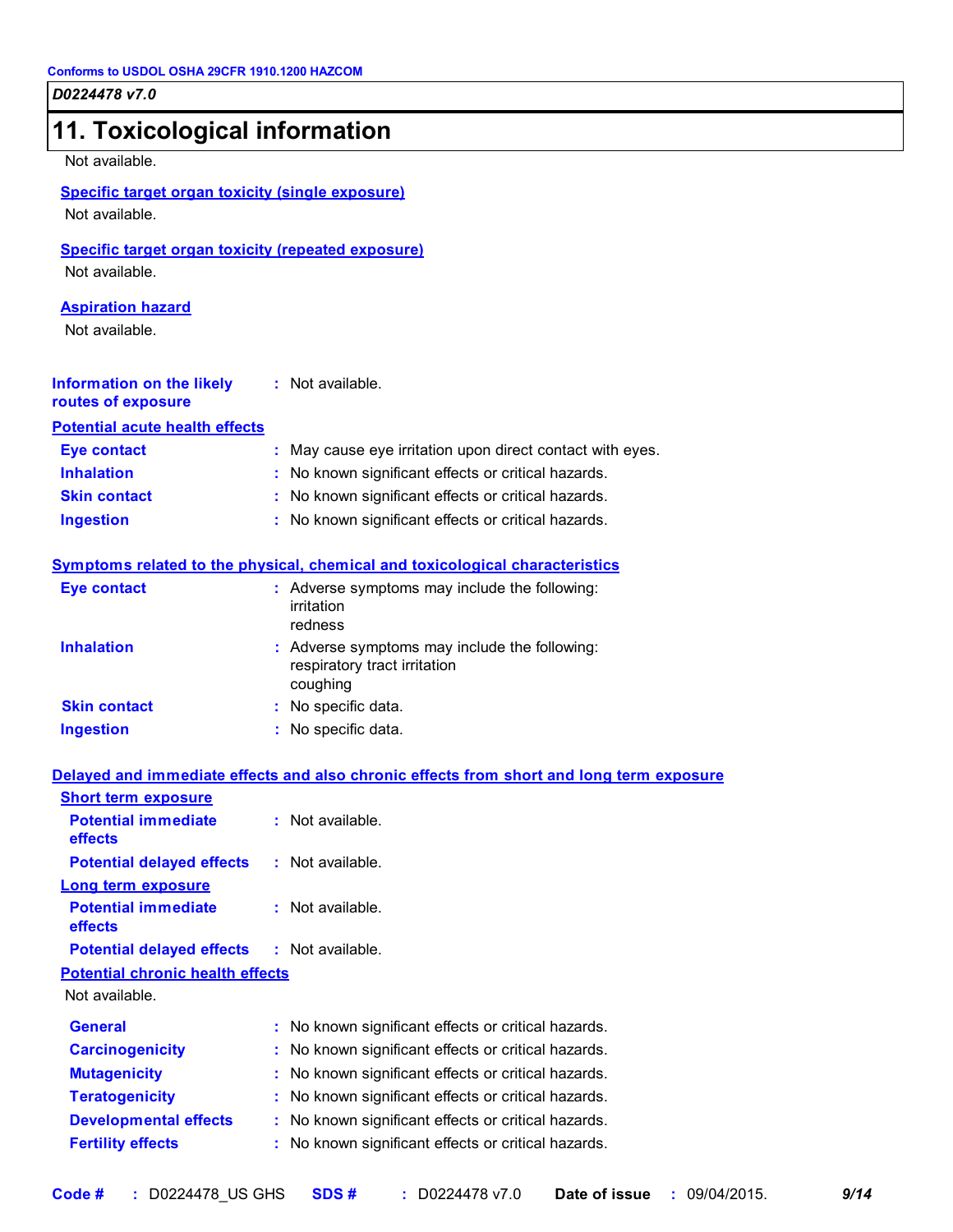### **11. Toxicological information**

**Numerical measures of toxicity**

#### **Acute toxicity estimates**

Not available.

### **12. Ecological information**

#### **Toxicity**

| <b>Product/ingredient name</b> | <b>Result</b>                                                                                                                                                                              | <b>Species</b>                                                                                                                                         | <b>Exposure</b>                                        |
|--------------------------------|--------------------------------------------------------------------------------------------------------------------------------------------------------------------------------------------|--------------------------------------------------------------------------------------------------------------------------------------------------------|--------------------------------------------------------|
| Ethyl alcohol                  | Acute EC50 17.921 mg/l Marine water<br>Acute EC50 2000 µg/l Fresh water<br>Acute LC50 25500 µg/l Marine water<br>Acute LC50 42000 µg/l Fresh water<br>Chronic NOEC 4.995 mg/l Marine water | Algae - Ulva pertusa<br>Daphnia - Daphnia magna<br>Crustaceans - Artemia<br>franciscana - Larvae<br>Fish - Oncorhynchus mykiss<br>Algae - Ulva pertusa | 96 hours<br>48 hours<br>48 hours<br>4 days<br>96 hours |
|                                | Chronic NOEC 0.375 ul/L Fresh water                                                                                                                                                        | Fish - Gambusia holbrooki -<br>Larvae                                                                                                                  | 12 weeks                                               |

#### **Persistence and degradability**

Not available.

#### **Bioaccumulative potential**

| <b>Product/ingredient name</b> | $\mathsf{LogP}_\mathsf{ow}$ | <b>BCF</b> | <b>Potential</b> |
|--------------------------------|-----------------------------|------------|------------------|
| <b>Ethyl alcohol</b>           | $-0.35$                     |            | low              |

#### **Mobility in soil**

**Soil/water partition coefficient (K**<sub>oc</sub>) **:** Not available.

**Other adverse effects** : No known significant effects or critical hazards.

### **13. Disposal considerations**

The generation of waste should be avoided or minimized wherever possible. Disposal of this product, solutions and any by-products should at all times comply with the requirements of environmental protection and waste disposal legislation and any regional local authority requirements. Dispose of surplus and non-recyclable products via a licensed waste disposal contractor. Waste should not be disposed of untreated to the sewer unless fully compliant with the requirements of all authorities with jurisdiction. Waste packaging should be recycled. Incineration or landfill should only be considered when recycling is not feasible. This material and its container must be disposed of in a safe way. Empty containers or liners may retain some product residues. Do not puncture or incinerate container. **Disposal methods :**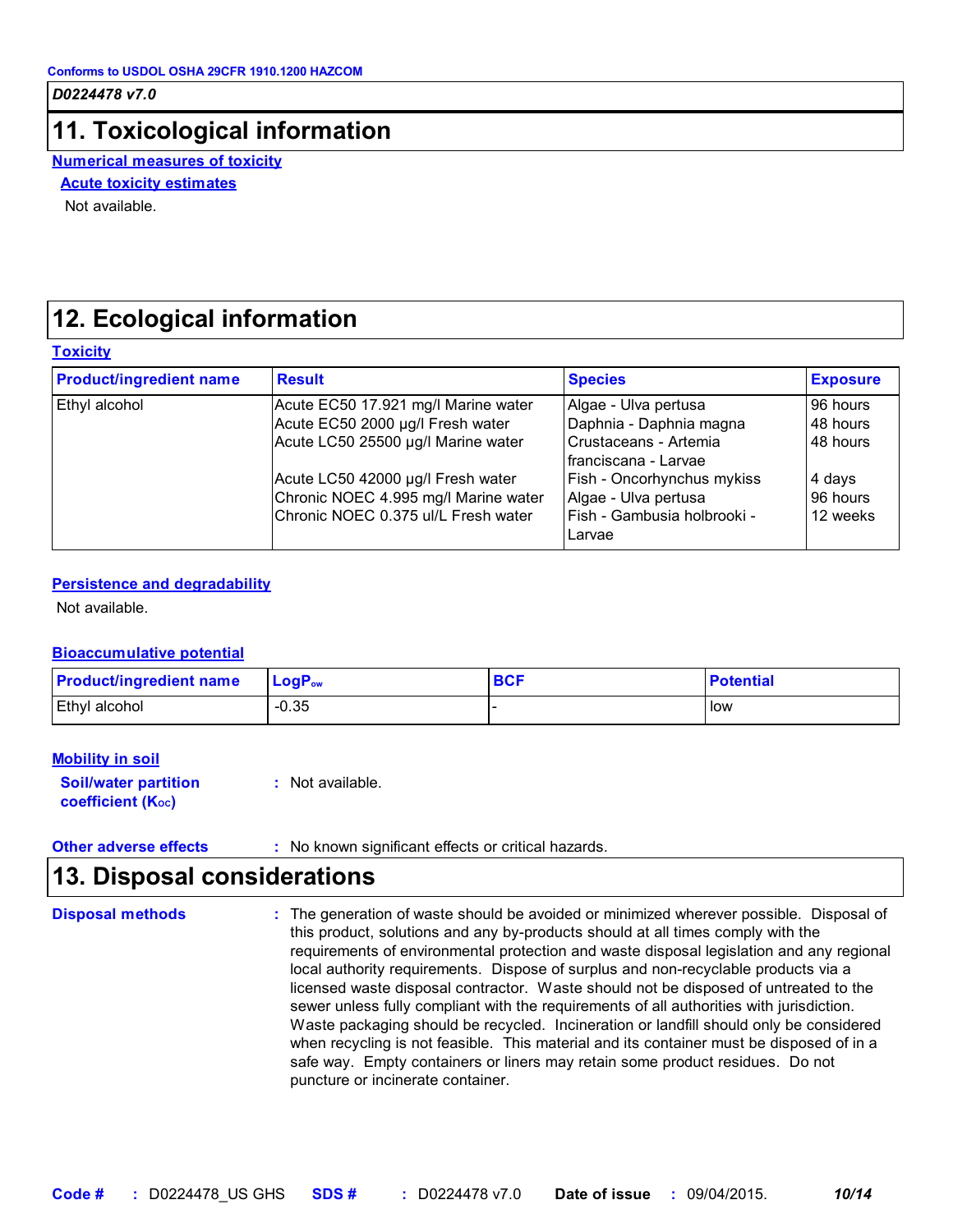### **14. Transport information DOT Classification** UN1950 Aerosols, flammable 2.1 Aerosols, and American Classification and Limited quantity **TDG Classification** UN1950 Aerosols, flammable 2.1 |-**IMDG Class** Alexinophysic Class Alexander Class Alexander Class And Aerosols, flammable 2.1 And Alexander Class **IATA-DGR Class** UN1950 Aerosols, flammable 2.1 **Regulatory information UN number Proper shipping name Classes PG\* Label Additional information** - See DG List UN1950 Limited quantity **Mexico Classification** UN1950 Aerosols, flammable 2.1 - Limited quantity

PG\* : Packing group

# **15. Regulatory information**

| <b>U.S. Federal regulations</b>                                                   | : TSCA 8(a) PAIR: 2-methylpropan-2-ol                                    |
|-----------------------------------------------------------------------------------|--------------------------------------------------------------------------|
|                                                                                   | TSCA 8(a) CDR Exempt/Partial exemption: Not determined                   |
|                                                                                   | United States inventory (TSCA 8b): Not determined.                       |
|                                                                                   | Clean Water Act (CWA) 311: ammonia                                       |
|                                                                                   | Clean Air Act (CAA) 112 regulated flammable substances: butane; propane  |
| <b>Clean Air Act Section 112</b><br>(b) Hazardous Air<br><b>Pollutants (HAPS)</b> | : Not listed                                                             |
| <b>Clean Air Act Section 602</b><br><b>Class I Substances</b>                     | : Not listed                                                             |
| <b>Clean Air Act Section 602</b><br><b>Class II Substances</b>                    | : Not listed                                                             |
| <b>DEA List I Chemicals</b><br>(Precursor Chemicals)                              | : Not listed                                                             |
| <b>DEA List II Chemicals</b><br><b>(Essential Chemicals)</b>                      | : Not listed                                                             |
| <b>SARA 302/304</b>                                                               |                                                                          |
| <b>Composition/information on ingredients</b>                                     |                                                                          |
| No products were found.                                                           |                                                                          |
| <b>SARA 304 RQ</b>                                                                | : Not applicable.                                                        |
| <b>SARA 311/312</b>                                                               |                                                                          |
| <b>Classification</b>                                                             | : Fire hazard                                                            |
| Code #<br>: D0224478 US GHS                                                       | SDS#<br>$:$ D0224478 v7.0<br><b>Date of issue : 09/04/2015.</b><br>11/14 |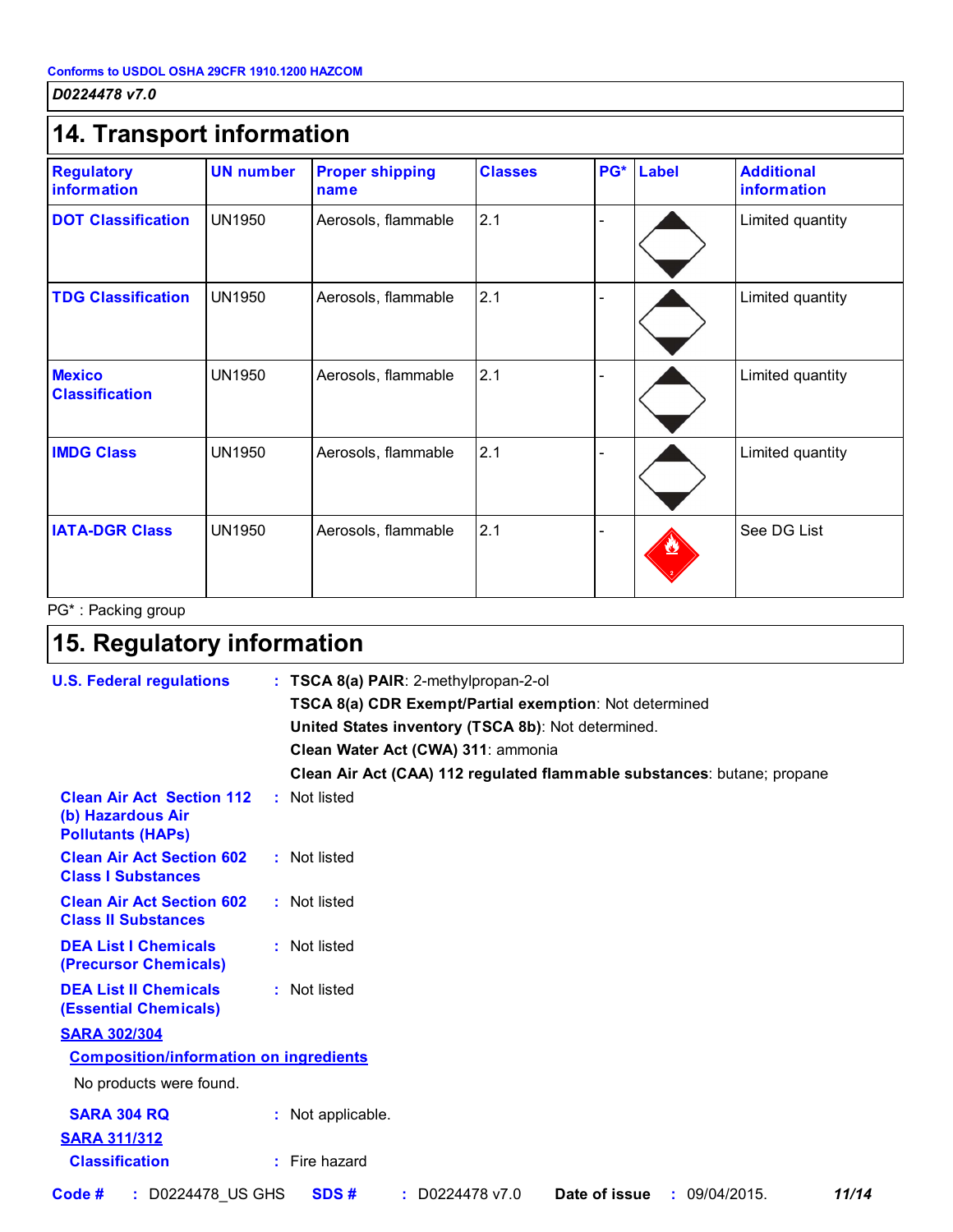### **15. Regulatory information**

#### **Composition/information on ingredients**

| <b>Name</b>   | $\frac{9}{6}$ | <b>Fire</b> | <b>Sudden</b><br>hazard release of<br><b>pressure</b> | <b>Reactive</b> | Immediate<br>(acute)<br>health<br>hazard | <b>Delaved</b><br>(chronic)<br>health<br>hazard |
|---------------|---------------|-------------|-------------------------------------------------------|-----------------|------------------------------------------|-------------------------------------------------|
| Ethyl alcohol | $30 - 60$     | Yes.        | No.                                                   | IN <sub>o</sub> | Yes.                                     | No.                                             |

#### **State regulations**

| <b>Massachusetts</b><br><b>New York</b><br><b>New Jersey</b> | : The following components are listed: ETHYL ALCOHOL; BUTANE; PROPANE<br>: None of the components are listed.<br>The following components are listed: ETHYL ALCOHOL; ALCOHOL; BUTANE;                                                                                                                                           |
|--------------------------------------------------------------|---------------------------------------------------------------------------------------------------------------------------------------------------------------------------------------------------------------------------------------------------------------------------------------------------------------------------------|
| <b>Pennsylvania</b>                                          | <b>PROPANE</b><br>: The following components are listed: DENATURED ALCOHOL; BUTANE; PROPANE                                                                                                                                                                                                                                     |
| <b>Label elements</b>                                        |                                                                                                                                                                                                                                                                                                                                 |
| <b>Signal word:</b>                                          | : CAUTION                                                                                                                                                                                                                                                                                                                       |
| <b>Hazard statements</b>                                     | : Causes moderate eye irritation                                                                                                                                                                                                                                                                                                |
| <b>Precautionary measures</b>                                | : Do not get in eyes, on skin, or on clothing. Wash with soap and water.<br>Keep out of the reach of children.<br>CONTENTS UNDER PRESSURE. Do not puncture or incinerate container. Do not<br>expose to heat or store at temperatures above 120 °F. Keep away from heat, sparks,<br>open flames and hot surfaces. - No smoking. |
| <b>Hazard statements</b>                                     |                                                                                                                                                                                                                                                                                                                                 |

Flammable

**:**

### **16. Other information**

**Hazardous Material Information System (U.S.A.)**

| <b>Health</b>              |   |
|----------------------------|---|
| <b>Flammability</b>        | 3 |
| <b>Physical hazards</b>    | 0 |
| <b>Personal protection</b> | B |

**Caution: HMIS® ratings are based on a 0-4 rating scale, with 0 representing minimal hazards or risks, and 4 representing significant hazards or risks Although HMIS® ratings are not required on MSDSs under 29 CFR 1910. 1200, the preparer may choose to provide them. HMIS® ratings are to be used with a fully implemented HMIS® program. HMIS® is a registered mark of the National Paint & Coatings Association (NPCA). HMIS® materials may be purchased exclusively from J. J. Keller (800) 327-6868.**

**The customer is responsible for determining the PPE code for this material.**

**:**

**National Fire Protection Association (U.S.A.)**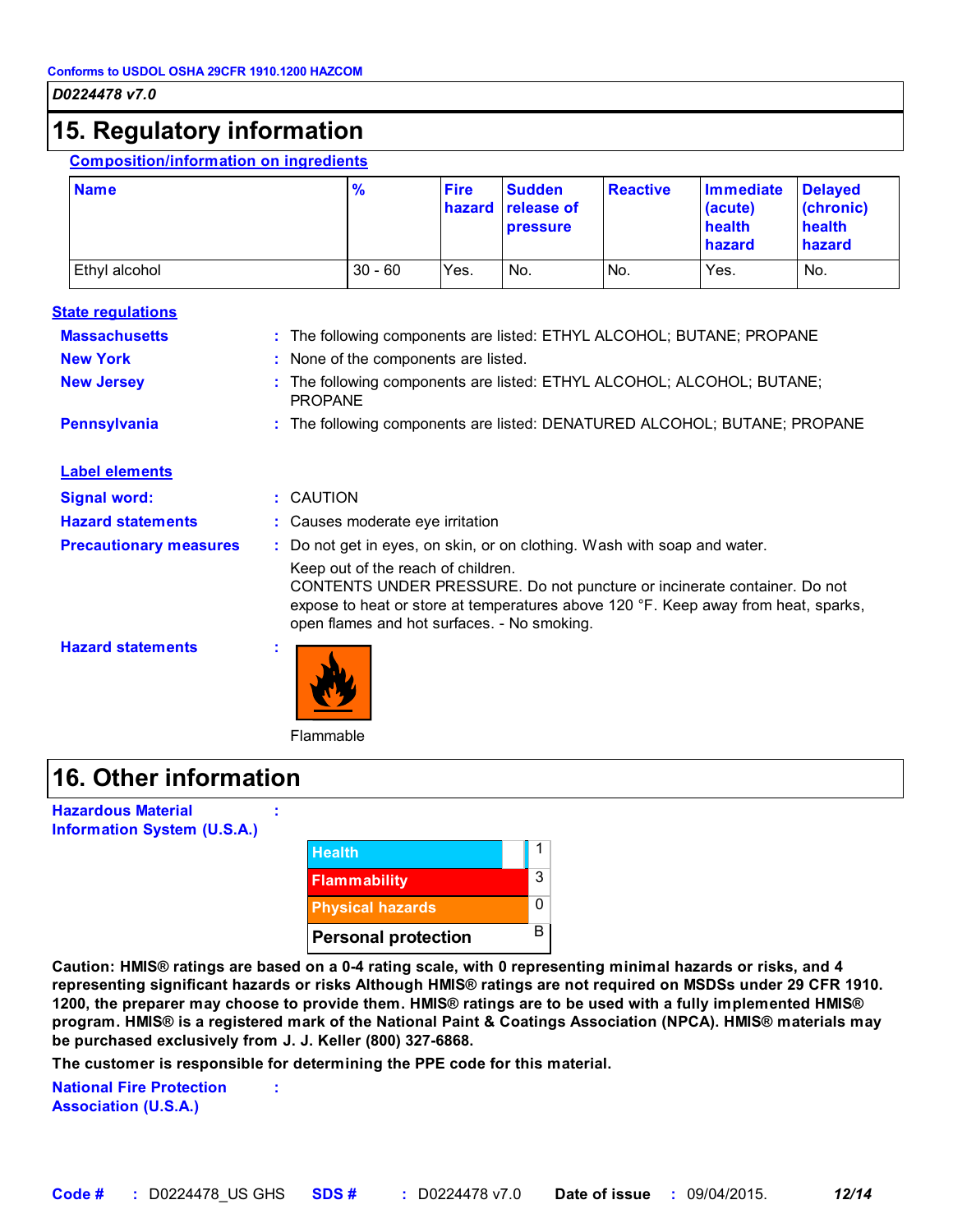# **16. Other information**



#### NFPA (30B) aerosol Flammability Level 2

**Reprinted with permission from NFPA 704-2001, Identification of the Hazards of Materials for Emergency Response Copyright ©1997, National Fire Protection Association, Quincy, MA 02269. This reprinted material is not the complete and official position of the National Fire Protection Association, on the referenced subject which is represented only by the standard in its entirety.**

**Copyright ©2001, National Fire Protection Association, Quincy, MA 02269. This warning system is intended to be interpreted and applied only by properly trained individuals to identify fire, health and reactivity hazards of chemicals. The user is referred to certain limited number of chemicals with recommended classifications in NFPA 49 and NFPA 325, which would be used as a guideline only. Whether the chemicals are classified by NFPA or not, anyone using the 704 systems to classify chemicals does so at their own risk.**

| <b>Key to abbreviations</b> | $:$ ATE = Acute Toxicity Estimate<br><b>BCF</b> = Bioconcentration Factor<br>GHS = Globally Harmonized System of Classification and Labelling of Chemicals<br>IATA = International Air Transport Association<br>IBC = Intermediate Bulk Container<br><b>IMDG = International Maritime Dangerous Goods</b><br>LogPow = logarithm of the octanol/water partition coefficient<br>MARPOL 73/78 = International Convention for the Prevention of Pollution From Ships,<br>1973 as modified by the Protocol of 1978. ("Marpol" = marine pollution)<br>$UN = United Nations$ |
|-----------------------------|-----------------------------------------------------------------------------------------------------------------------------------------------------------------------------------------------------------------------------------------------------------------------------------------------------------------------------------------------------------------------------------------------------------------------------------------------------------------------------------------------------------------------------------------------------------------------|
| Date of issue               | : 09/04/2015.                                                                                                                                                                                                                                                                                                                                                                                                                                                                                                                                                         |
| Date of previous issue      | : 05/11/2014.                                                                                                                                                                                                                                                                                                                                                                                                                                                                                                                                                         |
| <b>Version</b>              | $\div$ 7                                                                                                                                                                                                                                                                                                                                                                                                                                                                                                                                                              |
| <b>Prepared by</b>          | : Reckitt Benckiser LLC.<br><b>Product Safety Department</b><br>1 Philips Parkway<br>Montvale, New Jersey 07646-1810 USA.<br>FAX: 201-476-7770                                                                                                                                                                                                                                                                                                                                                                                                                        |

| <b>Revision comments</b> | : Revision as per US GHS. |
|--------------------------|---------------------------|
|--------------------------|---------------------------|

**Indicates information that has changed from previously issued version.**

#### **Notice to reader**

**To the best of our knowledge, the information contained herein is accurate. However, neither the above-named supplier, nor any of its subsidiaries, assumes any liability whatsoever for the accuracy or completeness of the information contained herein.**

**Final determination of suitability of any material is the sole responsibility of the user. All materials may present unknown hazards and should be used with caution. Although certain hazards are described herein, we cannot guarantee that these are the only hazards that exist.**